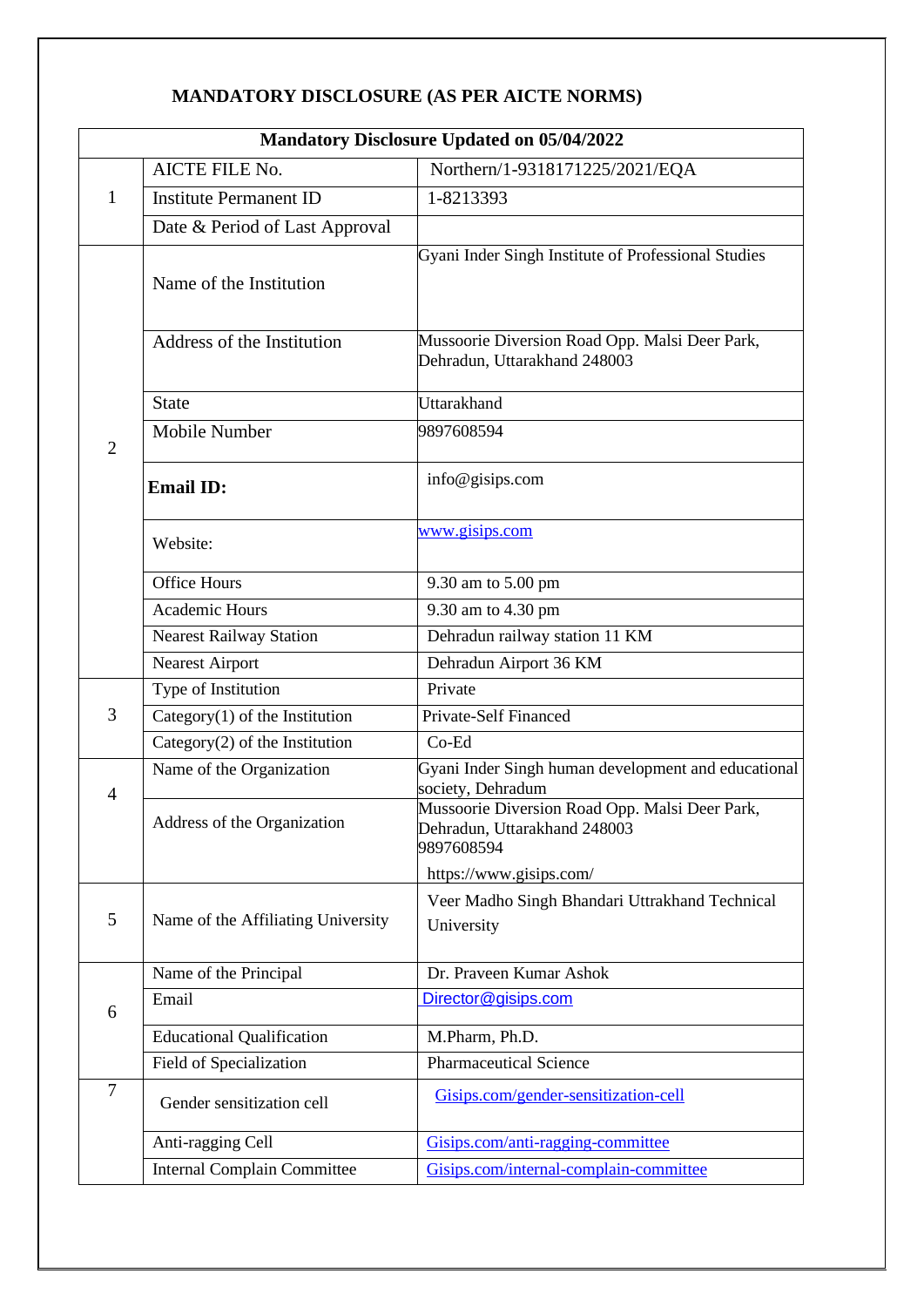|   | <b>Student Grievance Redressal Cell</b>       | Gisips.com/grievance-redressal.cell                                 |
|---|-----------------------------------------------|---------------------------------------------------------------------|
|   | Complain of cast-discremination<br>Grievances | Gisips.com/complain-of-cast-discremination-<br>grievance            |
|   | SC/ST Cell (Equal Opportunity<br>Cell)        | Gisips.com/st-sc-cell                                               |
| 8 | Programmes                                    |                                                                     |
|   | Name of Program Approved by<br><b>AICTE</b>   | <b>PHARMACY</b>                                                     |
|   | Level and Intake                              | Diploma (D.Pharm)- Intake-60<br>Undergraduate (B.Pharm) - Intake-60 |
|   |                                               | PG Pharmaceutics - 15                                               |
|   |                                               | <b>Pharmaceutical Quality Assurance - 15</b>                        |
|   |                                               | Diploma in Pharmacy- 45,000                                         |
|   | Fees                                          | Bachelor of Pharmacy- 65,000                                        |
|   |                                               | Master in pharmacy $-65,000$                                        |
|   | <b>Placement Details</b>                      | Appendix-I                                                          |
|   | Name and duration of programme                |                                                                     |
|   | (s) having Twinning and                       |                                                                     |
|   | Collaboration with Foreign                    | <b>NA</b>                                                           |
|   | University $(s)$ and being run in the         |                                                                     |
|   | same Campus along with status of              |                                                                     |
|   | their AICTE approval                          |                                                                     |
|   | For each Programme Collaborated               |                                                                     |
|   | provide the following: Programme              |                                                                     |
|   | Focus                                         |                                                                     |
|   | • Number of seats                             |                                                                     |
|   | • Admission Procedure                         |                                                                     |
|   | $\bullet$ Fee                                 |                                                                     |
|   | • Placement Facility                          |                                                                     |
|   | • Placement Records for last three            | <b>NA</b>                                                           |
|   | years with minimum salary,                    |                                                                     |
|   | maximum salary and average                    |                                                                     |
|   | salary                                        |                                                                     |
|   | • Whether the Collaboration                   |                                                                     |
|   | Programme is approved by                      |                                                                     |
|   | AICTE? If not whether the                     |                                                                     |
|   | Domestic/Foreign University has               |                                                                     |
|   | applied to AICTE for approval                 |                                                                     |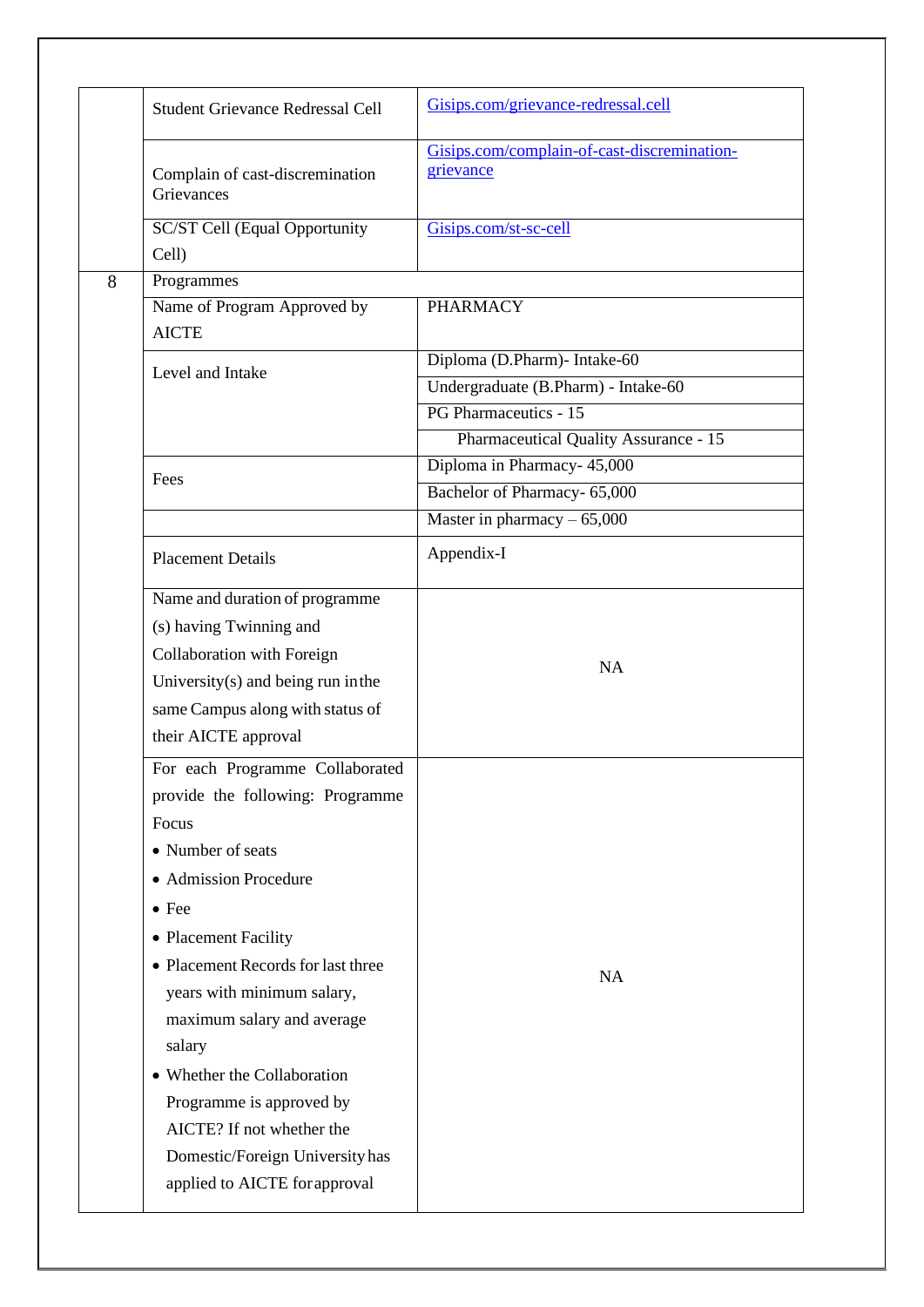| 9 S.No.        | Name                    | Qualification  | Specialization              | Designation            |
|----------------|-------------------------|----------------|-----------------------------|------------------------|
| 1              | Dr. Praveen Kumar Ashok | M.Ph., Ph.D    | <b>Pharmcutical Science</b> | Prof. & Director       |
| $\overline{2}$ | G. D. Chaurasiya        | M.Pharm        | Pharmacognosy               | Professor              |
| $\overline{3}$ | <b>Kashif Hussain</b>   | M.Pharm        | P'ceutical Chemistry        | <b>HOD</b>             |
| $\overline{4}$ | Dr. Shiba Morris        | M.Ph., Ph.D    | Pharmacology                | <b>HOD</b>             |
| 5              | Dr. Yogita Tyagi        | M.Ph., Ph.D    | Pharmaceutics               | <b>HOD</b>             |
| 6              | Archana Rautela         | M.Pharm        | Pharmaceutics               | Associate Prof.        |
| $\tau$         | Popin Kumar             | M.Pharm        | Pharmaceutics               | Associate Prof.        |
| 8              | Chandani Grover         | M.Pharm        | Pharmaceutics               | Associate Prof.        |
| 9              | Nisha Gumber            | M.Pharm        | Pharmaceutics               | <b>Assistant Prof.</b> |
| 10             | Sunita Arya             | M.Pharm        | Pharmacognosy               | <b>Assistant Prof.</b> |
| 11             | Soni Matela             | M.Pharm        | P'ceutical Q.A.             | <b>Assistant Prof.</b> |
| 12             | Neha Tiwari             | M.Pharm        | Pharmaceutics               | <b>Assistant Prof.</b> |
| 13             | Ankita Negi             | M.Pharm        | Pharmaceutics               | <b>Assistant Prof.</b> |
| 14             | Arati Tamta             | M.Pharm        | Pharmacognosy               | <b>Assistant Prof.</b> |
| 15             | Gulfsha Parveen         | M.Pharm        | P'ceutical Chemistry        | <b>Assistant Prof.</b> |
| 16             | Gulbahar                | M.Pharm        | P'ceutical Chemistry        | <b>Assistant Prof.</b> |
| 17             | Hiba Parveen            | M.Pharm        | Pharmacology                | <b>Assistant Prof.</b> |
| 18             | Sofiya Ansari           | M.Pharm        | Pharmaceutics               | Assistant Prof.        |
| 19             | Kiran                   | M.Pharm        | Pharmacology                | <b>Assistant Prof.</b> |
| 20             | Reetu Papola            | M.Pharm        | Pharmaceutics               | Lecturer               |
| 21             | Anisha Arya             | M.Pharm        | Pharmaceutics               | Lecturer               |
| 22             | Deepika                 | M.Pharm        | Pharmaceutics               | Lecturer               |
| 23             | Nirupama                | <b>B.Pharm</b> | Pharmacy                    | Lecturer               |
| 24             | Gunjan Verma            | <b>B.Pharm</b> | Pharmacy                    | Lecturer               |
| 25             | Laxmi Kumari            | <b>B.Pharm</b> | Pharmacy                    | Lecturer               |
| 26             | Rahul Kumar             | B.Tech, MBA    | <b>Computer Science</b>     | Computer Instructor    |

Gisips.com/regular-faculty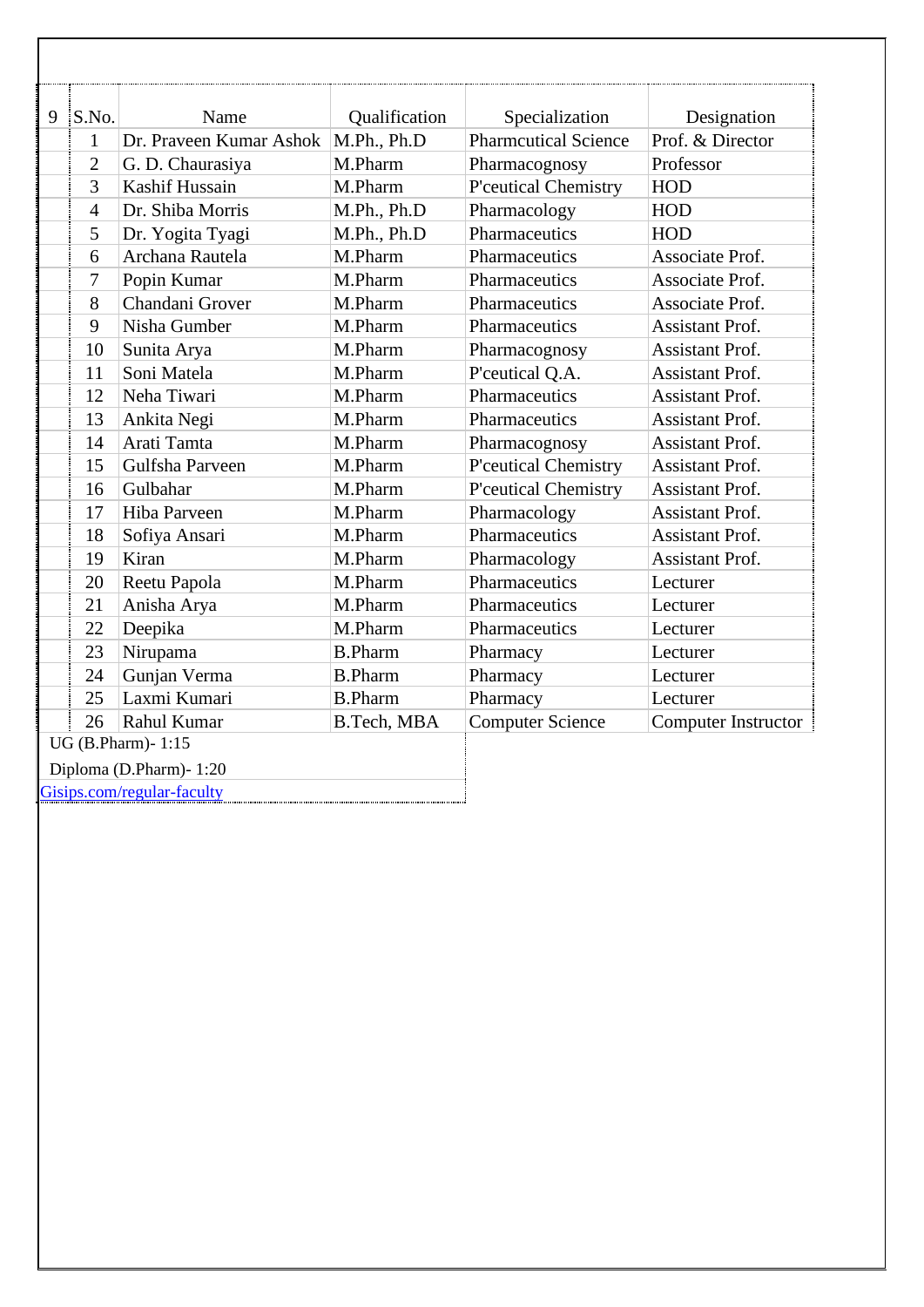| <b>Instructional Area</b>                                          |                                           |
|--------------------------------------------------------------------|-------------------------------------------|
|                                                                    |                                           |
| Number of Class Rooms and size of                                  | 08 (Each Tutorial Room area 90 Sq.m       |
| each                                                               | Total area of Tutorial Rooms- 720 Sq.m)   |
| Number of Laboratories and size of                                 | 12 (Each laboratory area 75 Sq.m          |
| each                                                               | Total area of 17 laboratories- 1275 Sq.m) |
| <b>Machine Room</b>                                                | 01 (Area- 98 Sq.m)                        |
| <b>Central Instrument Room</b>                                     | 02 (Total Area- 80 Sq.m)                  |
|                                                                    |                                           |
| Computer Centre inclusive of<br>Language Laboratory                | 01 (Area-133 Sq.m)                        |
| <b>Animal House</b>                                                | No                                        |
| Library and Reading Room                                           | 01 (Area-200 Sq.m)                        |
| Seminar Hall                                                       | 01 $(100 \text{ Sq.m})$                   |
| Auditorium                                                         | 471Sq.m                                   |
| Administrative Area                                                |                                           |
| Principal Cabin                                                    | 01 $(30 \text{ Sq.m})$                    |
| <b>Board Room</b>                                                  | 01 $(20$ Sq.m)                            |
| Office                                                             | 01(150 Sq.m)                              |
| Reception                                                          | 50 Sq.m                                   |
| Cabin for HOD                                                      | 01 (10 Sq.m) each                         |
| <b>Faculty Rooms</b>                                               | Area- 55 Sq.m                             |
| <b>Central Store</b>                                               | $100$ Sq.m                                |
| Maintenance                                                        | 25.53 Sq.m                                |
| Housekeeping                                                       | $10$ Sq.m                                 |
| Pantry for Staff                                                   | $10$ Sq.m                                 |
| <b>Exam Control Office</b>                                         | 30 Sq. m                                  |
| <b>Placement Office</b>                                            | 30 Sq.m                                   |
| Amenities Area                                                     |                                           |
| <b>Toilets</b>                                                     | 150 Sq.m                                  |
| Boy's Common Room                                                  | 75 Sq.m                                   |
| <b>Girls Common Room</b>                                           | 75 Sq.m                                   |
| Cafeteria                                                          | Yes 150 sq.m                              |
| <b>Stationery Store and Reprography</b>                            | $10$ Sq.m                                 |
| First Aid cum Sick Room                                            | 10 Sq.m                                   |
| <b>Guest House</b>                                                 | Yes 80 Sq. M                              |
| Sports Club/Gymnasium                                              | Yes 100 Sq M                              |
| <b>Boys Hostel</b>                                                 | Yes 480 Sq.M                              |
| <b>Girls Hostel</b>                                                | Yes390 Sq M                               |
| Barrier Free Built Environment for<br>disabled and elderly persons | Yes                                       |
| <b>Computing Facilities</b>                                        |                                           |
| <b>Internet Bandwidth</b>                                          | 100 mbps                                  |
| <b>Total Number of Computers</b>                                   | 60                                        |
| <b>Total Number of Printers</b>                                    | 06                                        |
| <b>Teaching Learning Process</b>                                   |                                           |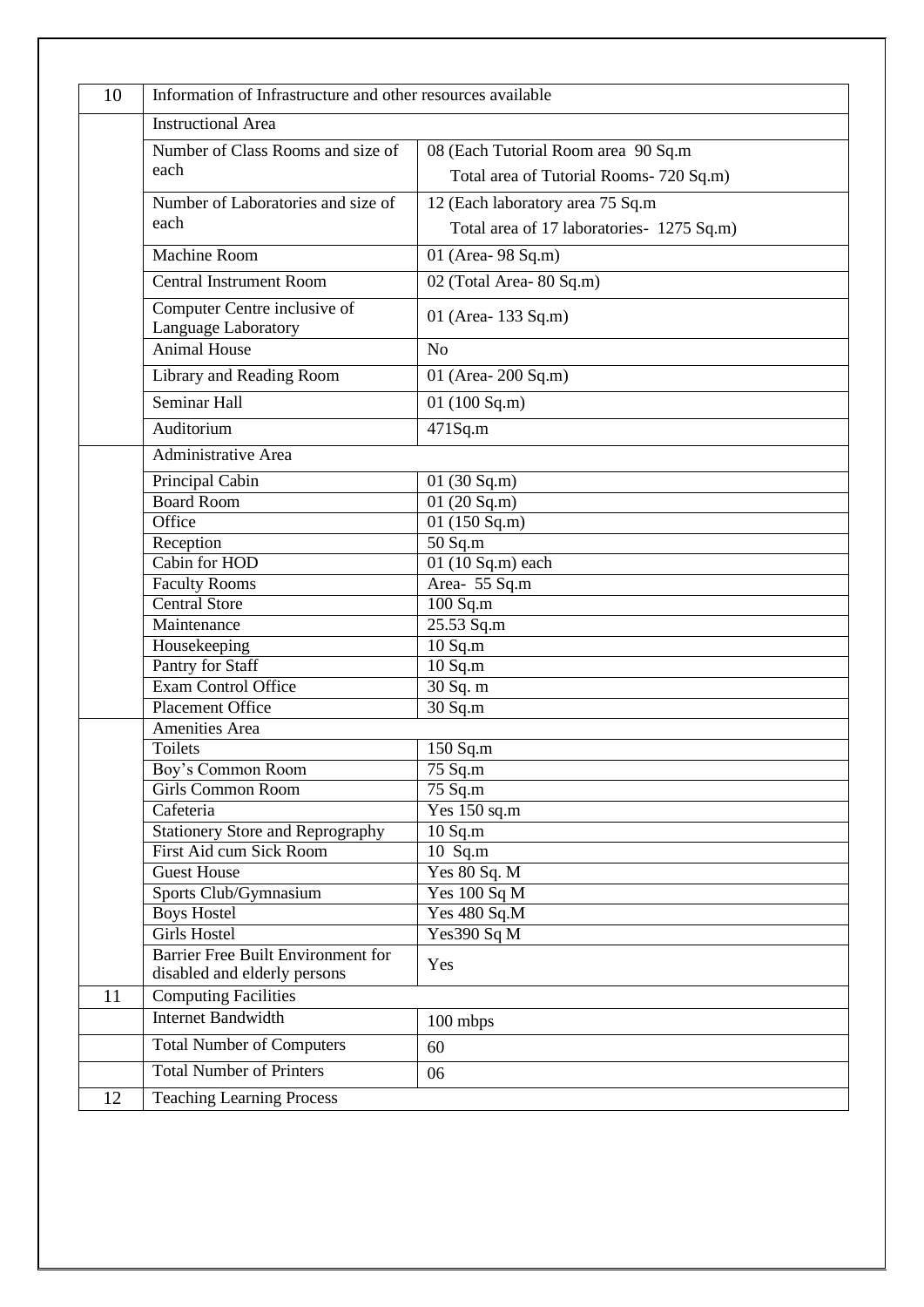|    | Curriculum and syllabus for each of          | Yes             |              |             |             |  |
|----|----------------------------------------------|-----------------|--------------|-------------|-------------|--|
|    | the programmes as approved by the            |                 |              |             |             |  |
|    | University                                   |                 |              |             |             |  |
|    | Academic Calendar of the                     |                 |              |             |             |  |
|    | University                                   | Yes             |              |             |             |  |
|    | Academic Time Table with the                 |                 |              |             |             |  |
|    | name of the Faculty members                  |                 | Appendix-II  |             |             |  |
|    | handling the Course                          |                 |              |             |             |  |
|    | Teaching Load of each Faculty                |                 | Appendix-III |             |             |  |
|    | <b>Internal Continuous Evaluation</b>        |                 |              |             |             |  |
|    | System and place                             |                 | Yes          |             |             |  |
|    | Student's assessment of Faculty,             |                 |              |             |             |  |
|    | System in place                              | Yes             |              |             |             |  |
| 13 | <b>Enrolment of Students in Last 3 Years</b> |                 |              |             |             |  |
|    | Program                                      |                 | 2021-22      | $2020 - 21$ | $2019 - 20$ |  |
|    | <b>First Year D.Pharm</b>                    |                 | 60           | 60          | 40          |  |
|    | First Year B.Pharm                           |                 | 46           | 42          | 39          |  |
|    | Direct Second Year B.Pharm                   |                 | 13           | 13          | 03          |  |
|    | <b>M- Pharm Pharmaceutics</b>                |                 | 15           | 15          | 14          |  |
|    | M-Pharm QA                                   |                 | 15           | 15          | 01          |  |
| 14 | <b>Research Projects/Publications</b>        |                 |              |             |             |  |
|    | <b>Research Projects</b>                     | N <sub>il</sub> |              |             |             |  |
|    | Research Publication in                      |                 |              |             |             |  |
|    | Scopus/PubMed/Web of                         |                 |              |             |             |  |
|    | Sciences/UGC CARE List indexed               | 35              |              |             |             |  |
|    | Journals in last 3 Years                     |                 |              |             |             |  |
|    |                                              |                 |              |             |             |  |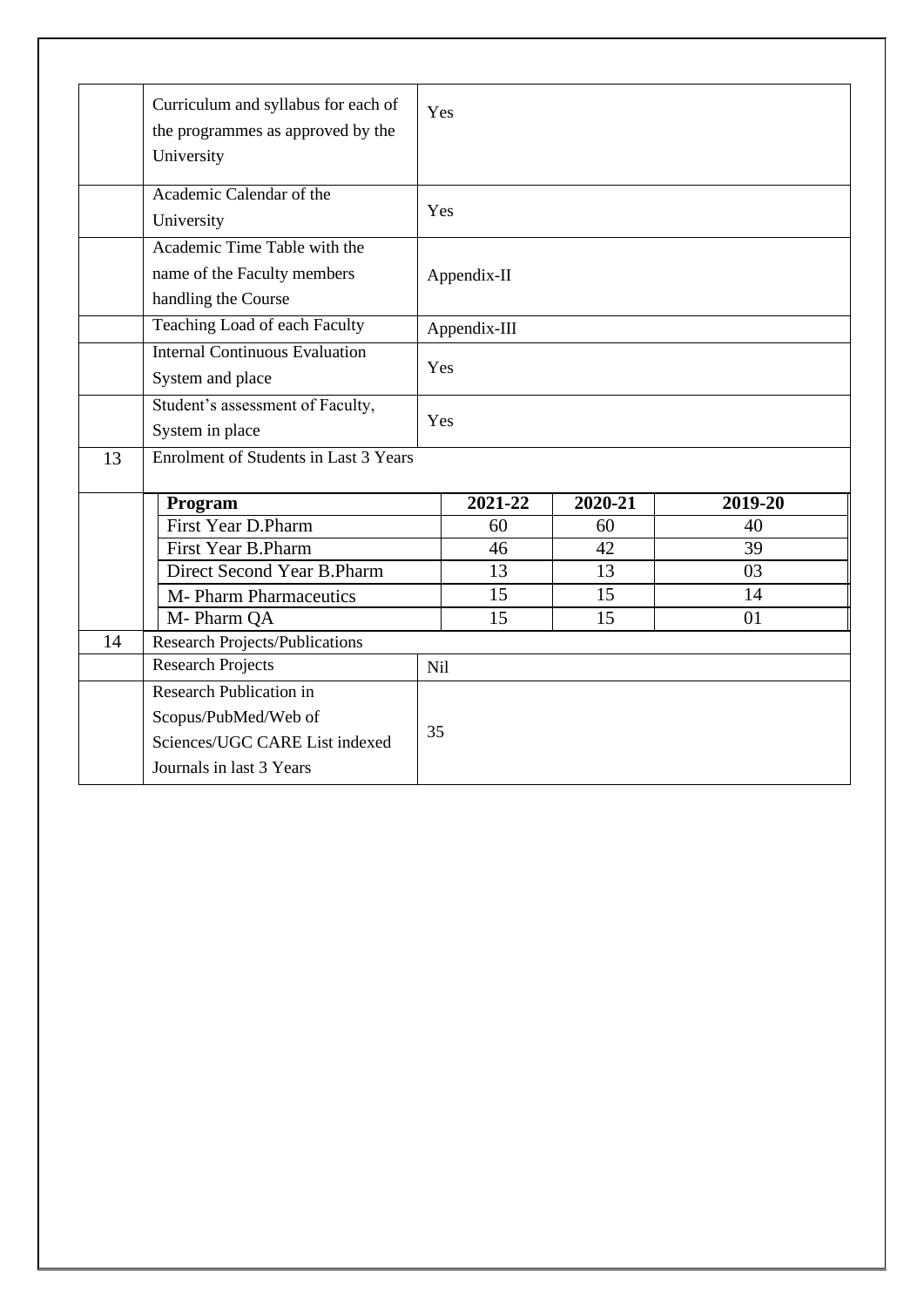### **APPENDIX I PLACEMENT DETAILS**

| S.No | <b>YEAR</b> | <b>COURSE</b>                      | <b>APPEAR</b> | <b>SELECTED</b> | <b>COMPANY</b>                       |
|------|-------------|------------------------------------|---------------|-----------------|--------------------------------------|
|      | 2019-2020   | <b>D PHARMACY</b>                  | 52            | 31              | <b>NOVARTIS SANDOZ</b> (marketing)   |
|      |             | <b>B PHARMACY</b>                  | 31            | 20              | <b>ALEMBIC</b> (marketing)           |
|      |             |                                    | 46            | 22              | <b>MACLEODS</b> (marketing)          |
|      |             |                                    | 22            | 08              | <b>GLAXOSMITHKLINE</b> (marketing)   |
|      |             |                                    | 26            | 16              | <b>MACLEODS</b> (marketing)          |
|      |             |                                    | 51            | 21              | <b>NOUVEAU MEDICAMENT(marketing)</b> |
|      |             |                                    | 41            | 18              | <b>HIMALIYA</b> (marketing)          |
|      |             |                                    | 24            | 13              | <b>MACLEODS (FORMULATION)</b>        |
|      | 2020-2021   | <b>D PHARMACY</b>                  | 40            | 22              | <b>JUBILANT GENERICS</b> (marketing) |
|      |             | <b>D PHARMACY &amp; B PHARMACY</b> | 52            | 31              | <b>ALTEUS BIOGENICS</b> (marketing)  |
|      | 2021-2022   | <b>D PHARMACY &amp; B PHARMACY</b> | 22            | 11              | <b>108 AMBULANCE SERVICE</b>         |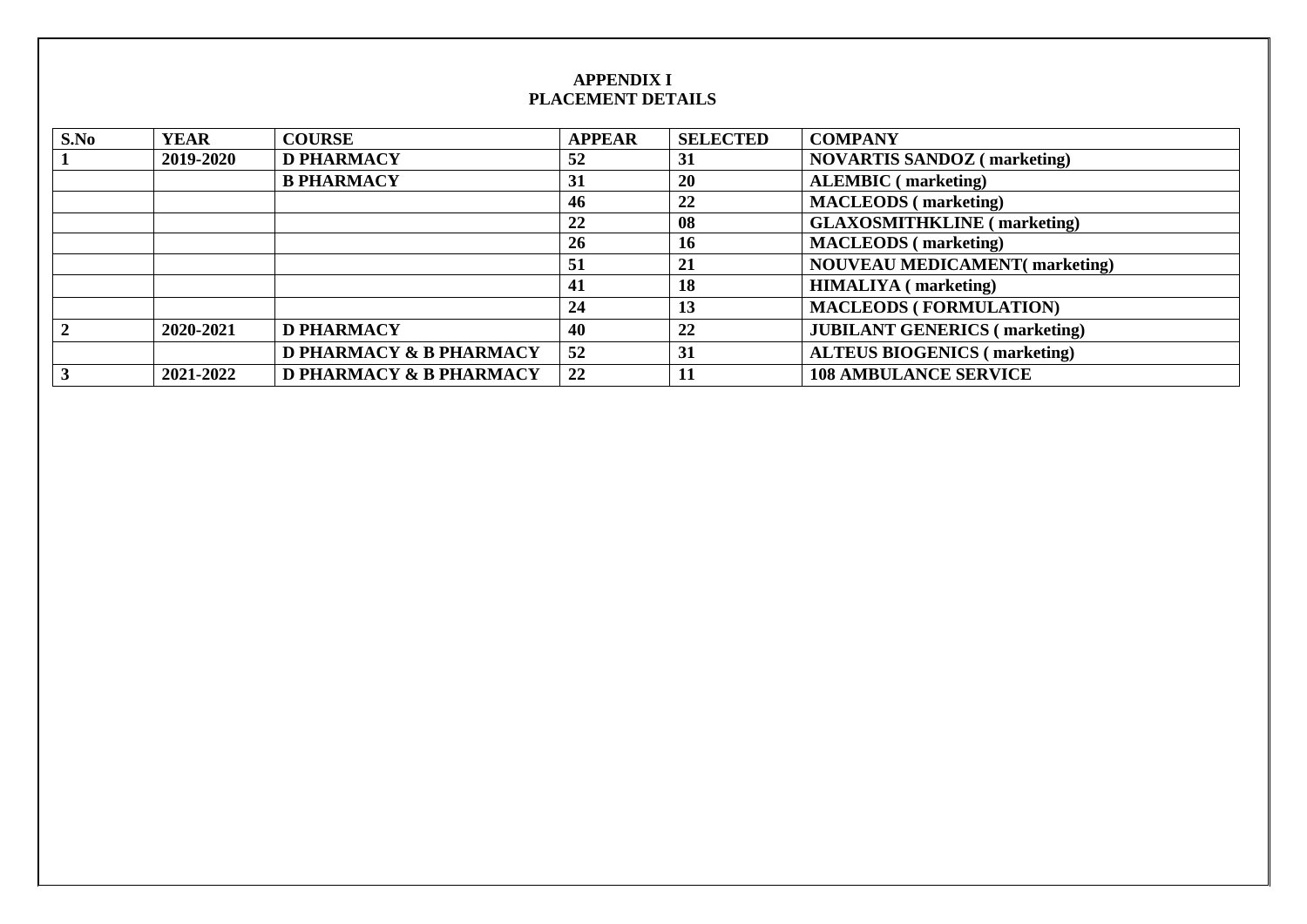## **APPINDIX II – TIME TABLE**

### **DIPLOMA IN PHARMACY**

|                  | GYANI INDER SINGH INSTITUTE OF PROFESSIONAL STUDIES, DEHRADUN |                                                                         |                        |                                                     |                                 |                                         |                           |                                              |
|------------------|---------------------------------------------------------------|-------------------------------------------------------------------------|------------------------|-----------------------------------------------------|---------------------------------|-----------------------------------------|---------------------------|----------------------------------------------|
|                  |                                                               |                                                                         |                        | TIME TABLE FOR THE YEAR 2021-2022                   |                                 |                                         |                           |                                              |
| D.PHARM 1stYr    |                                                               |                                                                         |                        |                                                     |                                 |                                         | $W.E.F.$ :-               | 2021                                         |
|                  |                                                               |                                                                         | <b>MORNING SESSION</b> |                                                     |                                 |                                         | <b>AFTERNOON SESSION</b>  |                                              |
| <b>DAYS</b>      |                                                               |                                                                         | 9:30 AM TO 1:00 PM     |                                                     |                                 |                                         | 1:50 PM TO 4:30 PM        |                                              |
|                  | $9:15 - 10:15$                                                | $10:15 - 11:15$                                                         | $11:15 - 12:15$        | $12:15 - 01:15$                                     |                                 | $1:45 - 2:45$                           | $2:45 - 3:45$             | $3:45 - 4:40$                                |
| <b>MONDAY</b>    |                                                               | Pharmaceutics-I BATCH-A (RP)/ Pharm. Chemistry-I<br><b>BATCH-B (AA)</b> |                        | Pharmaceutics<br>$-I$ (RP)                          |                                 | <b>Tutorial Social</b><br>Pharmacy (GV) | <b>SPORTS</b>             | Pharm.<br>Chemistry-<br>I(AA)                |
| <b>TUESDAY</b>   | BATCH-A (AA)                                                  | Pharmaceutics-I BATCH-B (RP)/ Pharm. Chemistry-I                        |                        | Pharmacognos<br>y(GV)                               |                                 | $HAP$ (DP)                              | Pharmacognosy<br>(GV)     | Tutorial<br>Pharmaceutics<br>$-I(RP)$        |
| <b>WEDNESDAY</b> |                                                               | Pharmacognosy BATCH-A (GV)/ HAP BATCH-<br>B(AA)                         |                        | <b>TTUTORI</b><br>AL<br>Pharm.Chemist<br>$ry-I(AA)$ | $\boldsymbol{\Xi}$<br>$\bigcup$ | <b>HAP</b> Tutorial<br>(Dr.SM)          | Library                   | Pharmacognos<br>y(GV)                        |
| <b>THURSDAY</b>  |                                                               | Pharmacognosy BATCH-B (GV)/ HAP BATCH-<br>A(AA)                         |                        | Pharm.<br>Chemistry-<br>I(AA)                       | $\mathsf{Z}$                    | Social<br>Pharmacy(GV)                  | <b>SPORTS</b>             | Pharm.<br>Chemistry-<br>I(AA)                |
| <b>FRIDAY</b>    |                                                               | Social Pharmacy BATCH-A (NS)/<br><b>SPORTS</b>                          |                        | Pharmaceutics<br>$-I(RP)$                           | $\Box$                          | HAP(DP)                                 | Pharmaceutics<br>$-I(RP)$ | Social Pharmacy<br>(GV)                      |
| <b>SATURDAY</b>  |                                                               | Social Pharmacy BATCH-B (NS)/<br><b>SPORTS</b>                          |                        | Social<br>Pharmacy<br>(GV)                          | $\overline{\phantom{0}}$        | HAP(DP)                                 | <b>LIBRARY</b>            | <b>TUTORIA</b><br>L<br>Pharmacog<br>nosy(GV) |

 DrSM – DR Shiba Morris RP - Ms. Reetu Papola GV:- Ms. Gunjan Verma\*\* AN:- Anisha Arya LS:- Laxmi Shah NS : Mrs. Nirupama Singh DP: Mrs. Deepika Pundi

Class Teacher \*\* Director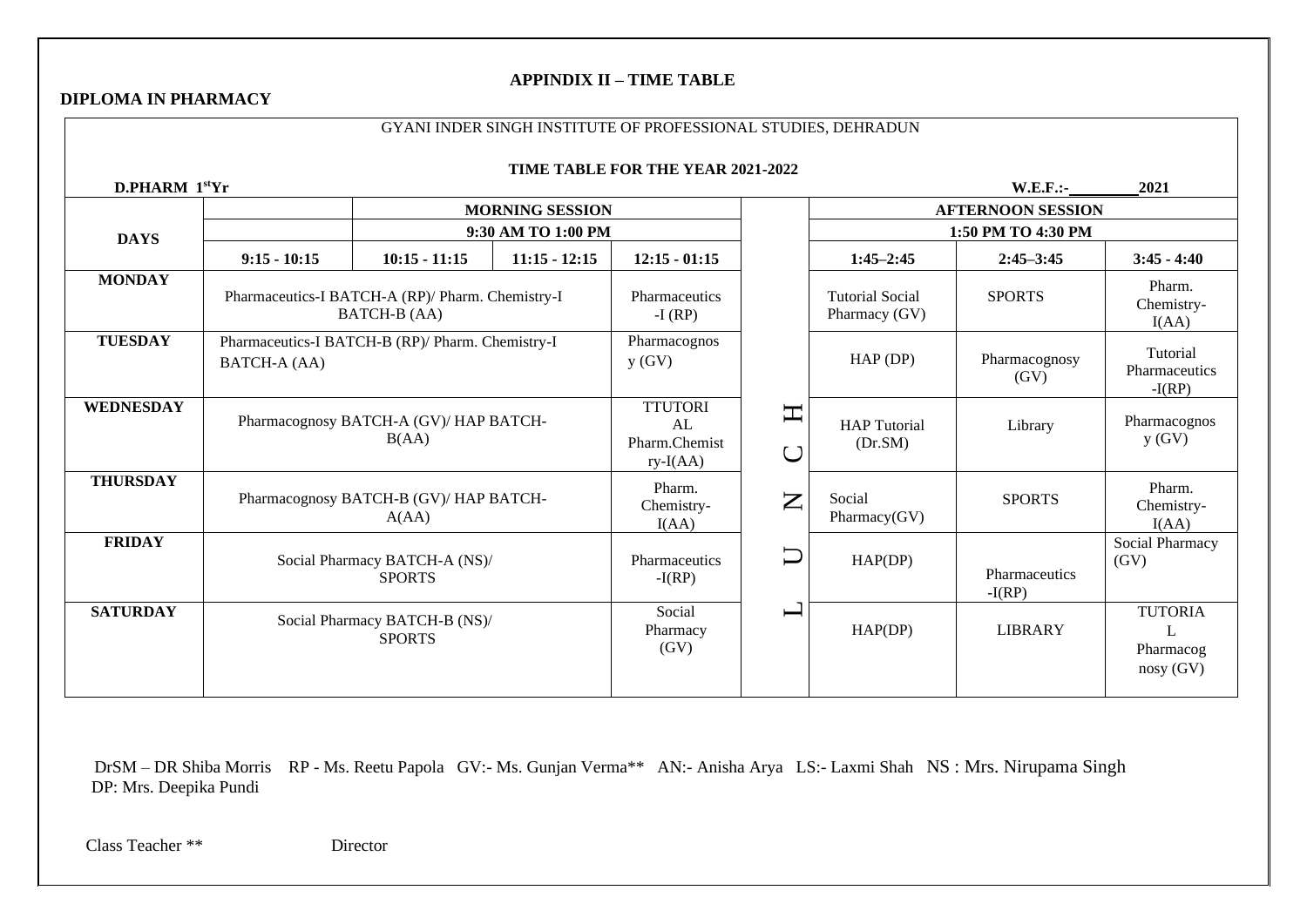### **GYANIINDERSINGHINSTITUTEOFPROFESSIONALSTUDIES,DEHRADUN TIME TABLE FOR YEAR 2021-2022**

**D – PHARMA 2nd Year W.E.F.: -----/-----/2021**

|                  |                                         |                                        | <b>MORNING SESSION</b>                                                              |                                       |                          |                                      | <b>AFTERNOON SESSION</b>                                |                                         |
|------------------|-----------------------------------------|----------------------------------------|-------------------------------------------------------------------------------------|---------------------------------------|--------------------------|--------------------------------------|---------------------------------------------------------|-----------------------------------------|
| <b>DAYS</b>      |                                         |                                        | 9:30 AM TO 01:00 PM                                                                 |                                       |                          |                                      | 1:50 PM TO 4:30 PM                                      |                                         |
|                  | $9:15 - 10:15$                          | $10:15 - 11:15$                        | $11:15 - 12:15$                                                                     | $12:15 - 01:15$                       |                          | $1:45 - 02:45$                       | $2:45 - 3:45$                                           | $3:45 - 4:40$                           |
| <b>MONDAY</b>    | Pharma<br>ceutics-<br>II $(LS)$         | Library                                | $HCP$ (DP)                                                                          | $\mathbf{\Pi}$<br><b>DSBM</b><br>(LS) |                          | $HCP$ (DP)                           | Tutorial<br>Pharmaceutic<br>al<br>Jurisprudence<br>(NS) | <b>Tutorial</b><br><b>HCP</b><br>(DP)   |
| <b>TUESDAY</b>   | Pharma<br>Chemistry-II<br>(GV)          | Tutorial<br><b>DSBM</b><br>(LS)        | <b>CLASS TEST</b>                                                                   | Pharmaceutics-II<br>(LS)              |                          | Pharmacology<br>(RP)                 | Library                                                 | Pharma<br>Chemistry-II<br>(GV)          |
| <b>WEDNESDAY</b> | Pharmacology<br>(RP)                    | <b>TUTORIAL</b><br><b>DSBM</b><br>(LS) | HCP - BATCH- A (DP)/ Pharmacology-<br><b>BATCH-B</b> (RP)                           |                                       | $\mathsf{Z}$             | Pharmacology<br>(RP)                 | <b>CLASS TEST</b>                                       | <b>DSBM</b><br>(LS)                     |
| <b>THURSDAY</b>  | Pharmaceutical<br>Jurisprudence<br>(NS) | <b>LIBRARY</b>                         | $HCP - BATCH - B (DP)/$<br>Pharmacology-BATCH-A (RP)                                |                                       | $\Box$                   | <b>HCP</b><br>(DP)                   | Pharmaceutics-II (LS)                                   | Pharma<br>ChemistryII (GV)              |
| <b>FRIDAY</b>    |                                         |                                        | Pharmaceutics-II Batch-A(LS)/<br>Pharma Chemistry-II Batch-B (GV)/Sports (Batch -B) |                                       | $\overline{\phantom{0}}$ | Tutorial<br>Pharmaceutics-II<br>(LS) | <b>Class test</b>                                       | Pharmaceutical<br>Jurisprudence<br>(NS) |
| <b>SATURDAY</b>  |                                         |                                        | Pharmaceutics-II Batch-B(LS)/<br>Pharma Chemistry-II Batch-A (GV)/Sports (Batch-A)  |                                       |                          | DSBM (LS)                            | Tutorial<br>Pharmacology<br>(Dr.SM)                     | Pharma<br>Chemistry-II<br>(GV)          |

Dr-SM – DR Shiba Morris RP - Ms. Reetu Papola GV:- Ms. Gunjan Verma\*\* LS:- Laxmi Shah NS : Mrs. Nirupama Singh DP: Mrs. Deepika Pundi

Class Teacher \*\* Director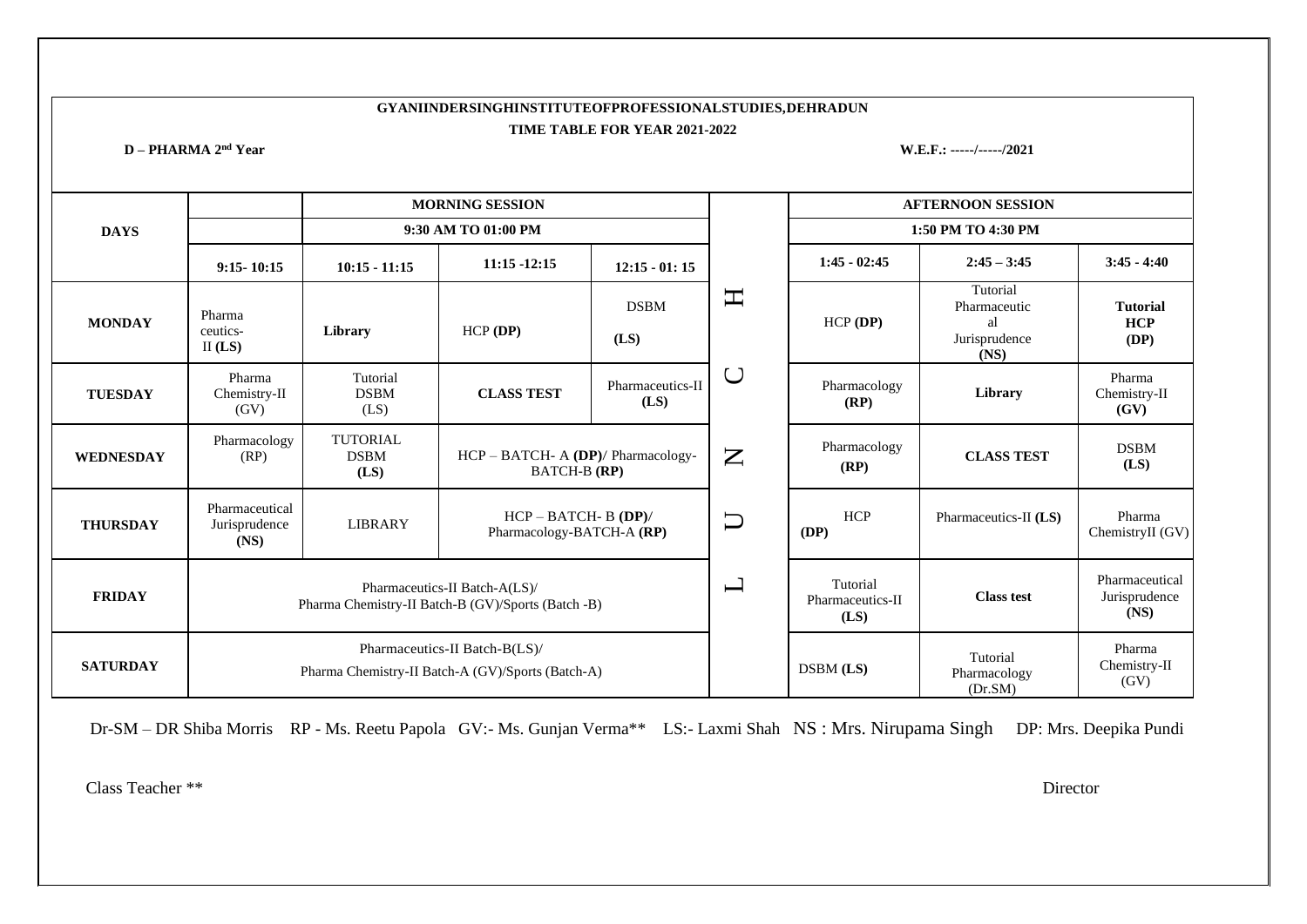### BACHELOR OF PHARMACY

**GYANI INDER SINGH INSTITUTE OF PROFESSIONAL STUDIES, DEHRADUN**

#### **TIME TABLE FOR YEAR 2022 (EVEN SEMESTER)**

**B - PHARMA 1st Yr2**

**ndSEM W.E.F.: - ----/-----/2022**

|                  |                                               | <b>MORNING SESSION</b>                                                                   |                                               |                          |                                                             | <b>AFTERNOON SESSION</b> |                                             |
|------------------|-----------------------------------------------|------------------------------------------------------------------------------------------|-----------------------------------------------|--------------------------|-------------------------------------------------------------|--------------------------|---------------------------------------------|
| <b>DAYS</b>      |                                               | 9:30 AM TO 12:30 PM                                                                      |                                               |                          |                                                             | 1:30 PM TO 4:30 PM       |                                             |
|                  | $9:30 - 10:30$                                | $10:30 - 11:30$                                                                          | $11:30 - 12:30$                               |                          | $1:30 - 02:30$                                              | $2:30 - 3:30$            | $3:30 - 4:30$                               |
| <b>MONDAY</b>    | Pathophysiology<br>(SFA)                      | <b>HAP II</b><br>(HP)                                                                    | Pharmaceutical<br>organic chemistry I<br>(SM) |                          | Computer<br>(RS)                                            | Pathophysiology<br>(SFA) | Biochemistry<br>(KD)                        |
| <b>TUESDAY</b>   | Pharmaceutical organic<br>chemistry I<br>(SM) | HAP-II BATCH-A (HP) /Biochemistry<br>BATCH-B(KD)                                         |                                               |                          | HAP-II BATCH-A (HP) /Biochemistry<br>BATCH-B(KD)            |                          | <b>EVS</b><br>(GK)                          |
| <b>WEDNESDAY</b> | Bio<br>Chemistry<br>(KD)                      | HAP-II BATCH-B (HP)/ Biochemistry<br>BATCH- A (KD)                                       |                                               | $\overline{\phantom{0}}$ | HAP-II BATCH-B (HP)/ Biochemistry<br>BATCH- A (DP)          |                          | Pharmaceutical<br>organic chemistry<br>(SM) |
| <b>THURSDAY</b>  | Computer<br>(RS)                              | Pharmaceutical Organic Chemistry<br>BATCH-A (SM)/Computer Application Batch B<br>(RS)    |                                               |                          | Pharmaceutical Organic Chemistry<br>BATCH-A (SM)/ Library   |                          | <b>EVS</b><br>(GK)                          |
| <b>FRIDAY</b>    | Biochemistry<br>(KD)                          | Pharmaceutical organic<br>chemistry I<br>(SM)                                            | <b>EVS</b><br>(GK)                            |                          | <b>HAP II</b><br>(HP)                                       | Biochemistry<br>(KD)     | Pathophysiology<br>(SFA)                    |
| <b>SATURDAY</b>  | HAP II<br>(HP)                                | Pharmaceutical Organic Chemistry I<br>BATCH-B (SM)/<br>Computer Application Batch A (RS) |                                               |                          | Pharmaceutical Organic Chemistry I<br>BATCH-B (SM)/ Library |                          | Biochemistry<br>(KD)                        |

RS: Mr.RahulSingh GK: Ms. Gulbahar Khan

SM: Mrs. Soni Matela **HP: Ms. Hiba Parveen** SFA: Ms. Sofiya Ansari KD: Ms. Kiran Dangwal

DIRCETOR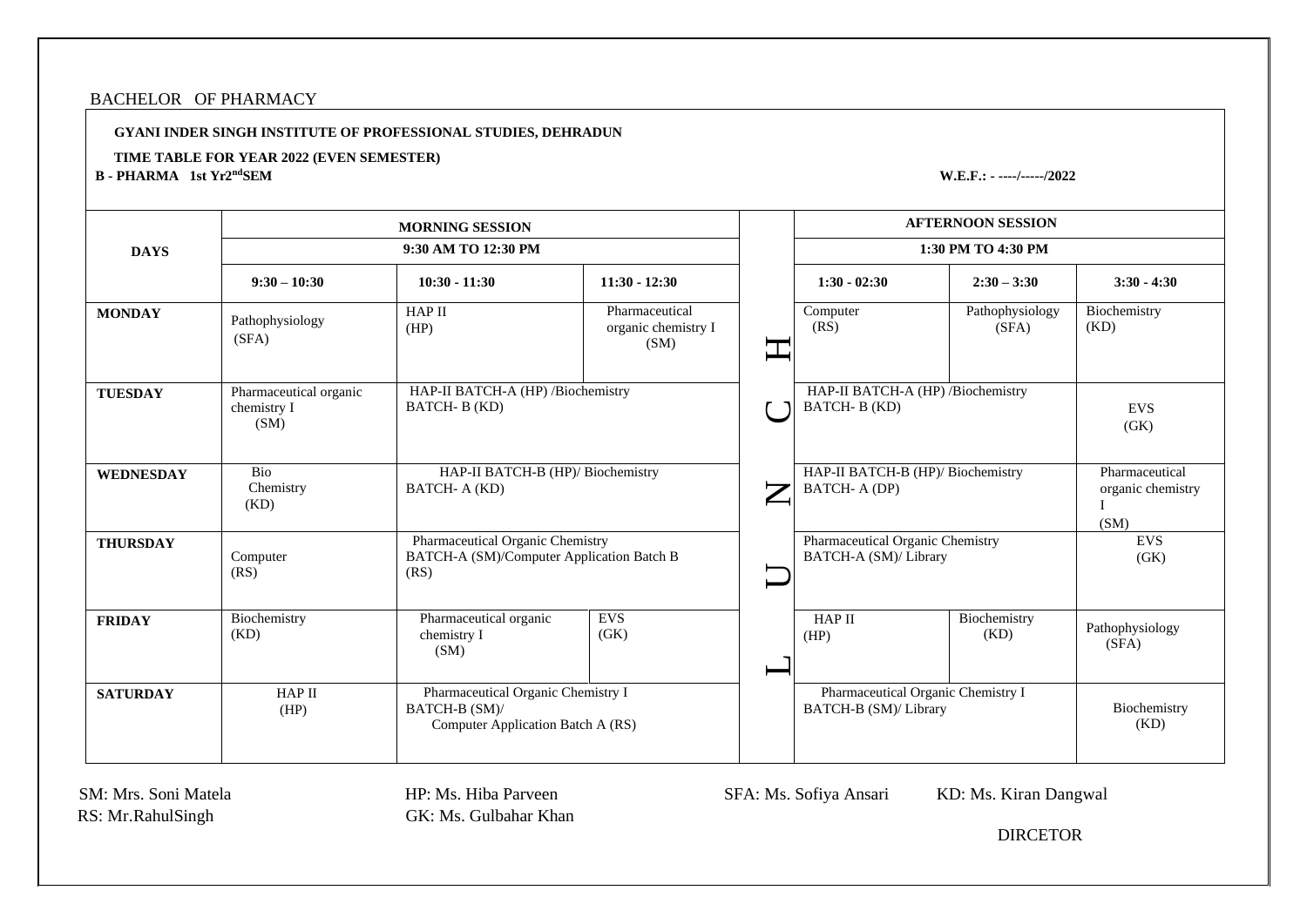#### **GYANI INDER SINGH INSTITUTE OF PROFESSIONAL STUDIES,DEHRADUN**

#### **TIME TABLE FOR YEAR 2022(EVEN SEMESTER)**

**B - PHARMA 2ndYr 4**

**thSEM W.E.F.: - ----/-----/2022**

| <b>DAYS</b>      |                                               | <b>MORNING</b><br><b>SESSION</b><br>9:30AM TO12:30 PM                                    |                                         |                |                                                                      | <b>AFTERNOON SESSION</b><br>1:30 PM TO 4:30 PM                                           |                                                  |
|------------------|-----------------------------------------------|------------------------------------------------------------------------------------------|-----------------------------------------|----------------|----------------------------------------------------------------------|------------------------------------------------------------------------------------------|--------------------------------------------------|
|                  | $9:30 - 10:30$                                | $10:30 - 11:30$                                                                          | $11:30 - 12:30$                         |                | $1:30 - 02:30$                                                       | $2:30 - 3:30$                                                                            | $3:30 - 4:30$                                    |
| <b>MONDAY</b>    | Pharmacology I<br>(DSM)                       | Pharmacognosy and<br>phytochemistry I<br>(SA)                                            | Medicinal Chemistry I<br>(GK)           |                | Pharmaceutical Organic<br>Chemistry -III<br>(GP)                     | Library                                                                                  | Pharmacology I<br>(DSM)                          |
| <b>TUESDAY</b>   | Physical PharmacyII<br>(AN)                   | Medicinal Chemistry-I BATCH-A (GK/GP) / Physical<br>Pharmaceutics II BATCH-B (AA/CG)     |                                         | 軍              | Pharmaceutics II BATCH-B (AA/CG)                                     | Medicinal Chemistry-I BATCH-A (GK/GP) /<br>Physical                                      | Pharmacology I<br>(DSM)                          |
| <b>WEDNESDAY</b> | Pharmacognosy and<br>phytochemistry I<br>(SA) | Physical Pharmaceutics II BATCH-A (AA/CG)                                                | Medicinal Chemistry-I BATCH-B (GK/GP) / | U<br>Z         |                                                                      | Medicinal Chemistry-I BATCH-B<br>(GK/GP) /<br>Physical Pharmaceutics II BATCH-A (AA/CG)  | Pharmaceutical<br>Organic Chemistry -III<br>(GP) |
| <b>THURSDAY</b>  | Pharmacognosy and<br>phytochemistry<br>I(SA)  | Medicinal<br>ChemistryI<br>(GK)                                                          | Physical PharmacyII (AN)                | $\Box$         | Pharmaceutical Organic Medicinal ChemistryI<br>Chemistry-<br>III(GP) | (GK)                                                                                     | Pharmacology I<br>(DSM)                          |
| <b>FRIDAY</b>    | Medicinal<br>ChemistryI<br>(GK)               | Pharmacology I BATCH A (KD/HP)<br>/Pharmacognosy and phytochemistry I BATCH-B<br>(SA/AT) |                                         | $\blacksquare$ |                                                                      | Pharmacology I BATCH A (KD/HP)<br>/Pharmacognosy and phytochemistry I BATCH-<br>B(SA/AT) | Physical PharmacyII<br>(AN)                      |
| <b>SATURDAY</b>  | Physical PharmacyII<br>(AN)                   | Pharmacology I BATCH-B (KD/HP)<br>/Pharmacognosy and Phytochemistry I BATCH-A (SA/AT)    |                                         |                |                                                                      | Pharmacology I BATCH-B (KD/HP)<br>/Pharmacognosy and Phytochemistry I BATCH-A<br>(SA/AT) | Medicinal<br>ChemistryI<br>(GK)                  |

**GP: Ms. GulafshaParveen GK: Ms. Gulbahar Khan AN: Ms. Ankita Negi CG: Ms. Chandani Grover AT: Ms. AratiTamta**

 **SA: Mrs. Sunita Arya DSM: Dr. Shiba Morris KD: Ms.KiranDangwal HP: Ms. Hiba parveen**

 **DIRCETOR**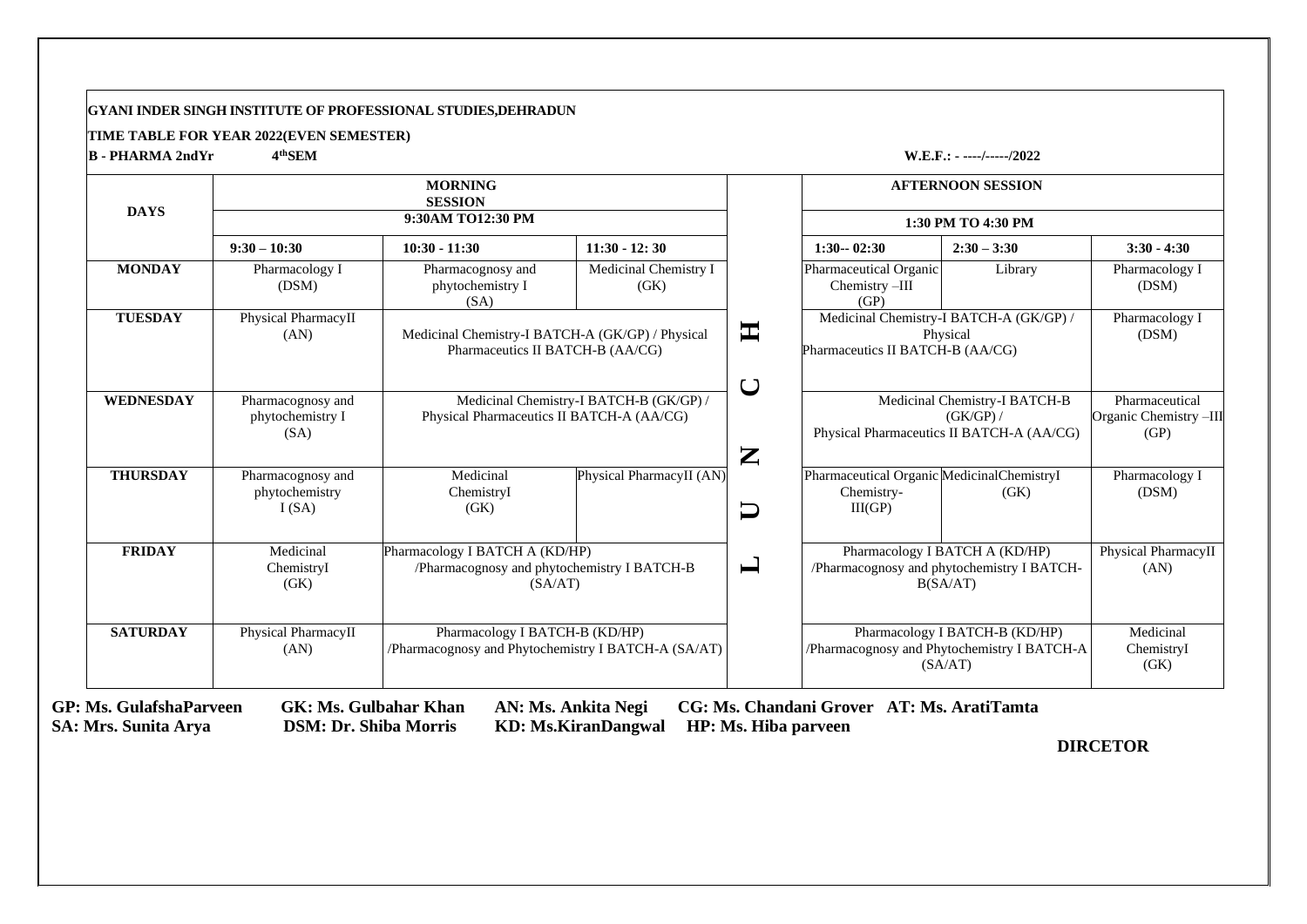#### **GYANI INDER SINGH INSTITUTE OF PROFESSIONAL STUDIES,DEHRADUN**

**TIME TABLE FOR YEAR 2022 (EVEN SEMESTER)**

**B - PHARMA 3rd Yr6**

**thSEM W.E.F.:- ----/-----/2022**

|                  |                                               | <b>MORNING SESSION</b>                                                             |                                            |                           |                                                                                    | <b>AFTERNOON SESSION</b>             |                                      |
|------------------|-----------------------------------------------|------------------------------------------------------------------------------------|--------------------------------------------|---------------------------|------------------------------------------------------------------------------------|--------------------------------------|--------------------------------------|
| <b>DAYS</b>      |                                               | 9:30AM TO12:30 PM                                                                  |                                            |                           |                                                                                    | 1:30 PM TO 4:30 PM                   |                                      |
|                  | $9:30 - 10:30$                                | $10:30 - 11:30$                                                                    | $11:30 - 12:30$                            |                           | $1:30 - 02:30$                                                                     | $2:30 - 3:30$                        | $3:30 - 4:30$                        |
| <b>MONDAY</b>    | Herbal Drug Technology<br>(AT/GD)             | Pharmaceutical Biotechnology<br>(PK)                                               | Pharmacology-III<br>(DSM)                  | $\mathbf{\Xi}$            | Medicinal Chemistry-III Quality Assurance (SM)<br>(KH)                             |                                      | Herbal Drug<br>Technology<br>(AT/GD) |
| <b>TUESDAY</b>   | Biopharmaceutics<br>&Pharmacokinetics<br>(AN) | Herbal Drug Technology BATCH-A(AT/GD)                                              | Pharmacology-III BATCH-A (DSM/KD) /        |                           | Pharmacology-III BATCH A (DSM/KD) /Herbal<br>Drug Technology BATCH-A(AT/GD)        |                                      | <b>Quality Assurance</b><br>(SM)     |
| <b>WEDNESDAY</b> | <b>Quality Assurance</b><br>(SM)              | Pharmaceutical Biotechnology (PK)                                                  | Biopharmaceutics<br>&Pharmacokinetics (AN) | C                         | Quality Assurance (SM)                                                             | Pharmaceutical<br>Biotechnology (PK) | Medicinal<br>Chemistry-III (KH)      |
| <b>THURSDAY</b>  | Pharmacology-III<br>(DSM)                     | Pharmacology-III BATCH-B(DSM/KD) //<br>Medicinal Chemistry III BATCH-B(KH/SM)      |                                            | $\mathbf{Z}$              | Pharmacology-III BATCH B(DSM/KD) //<br>Medicinal Chemistry III BATCH-B(KH/SM)      |                                      | Pharmaceutical<br>Biotechnology (PK) |
| <b>FRIDAY</b>    | Medicinal Chemistry-III (KH)                  | Herbal Drug Technology BATCH-B(AT/GD) /<br>Medicinal Chemistry III BATCH-A (KH/SM) |                                            | $\overline{\overline{L}}$ | Herbal Drug Technology BATCH-B(AT/GD) /<br>Medicinal Chemistry III BATCH-A (KH/SM) |                                      | Pharmacology-III<br>(DSM)            |
| <b>SATURDAY</b>  | <b>Quality Assurance</b><br>(SM)              | Herbal Drug Technology<br>(AT/GD)                                                  | Pharmaceutical Biotechnology<br>(PK)       |                           | Medicinal Chemistry-III<br>(KH)                                                    | Herbal Drug<br>Technology (AT/GD)    | Pharmacology-III<br>(DSM)            |

AT: AratiTamta SM: Mrs Soni Matela GD: Mr. GD. Chourasiya

KH: Mr.KashifHussain DSM: Dr. Shiba MorrisKD: PK: Mr.PopinKumar Ms. Kiran Dangwal AN: Ms.AnkitaNegi

DIRECTOR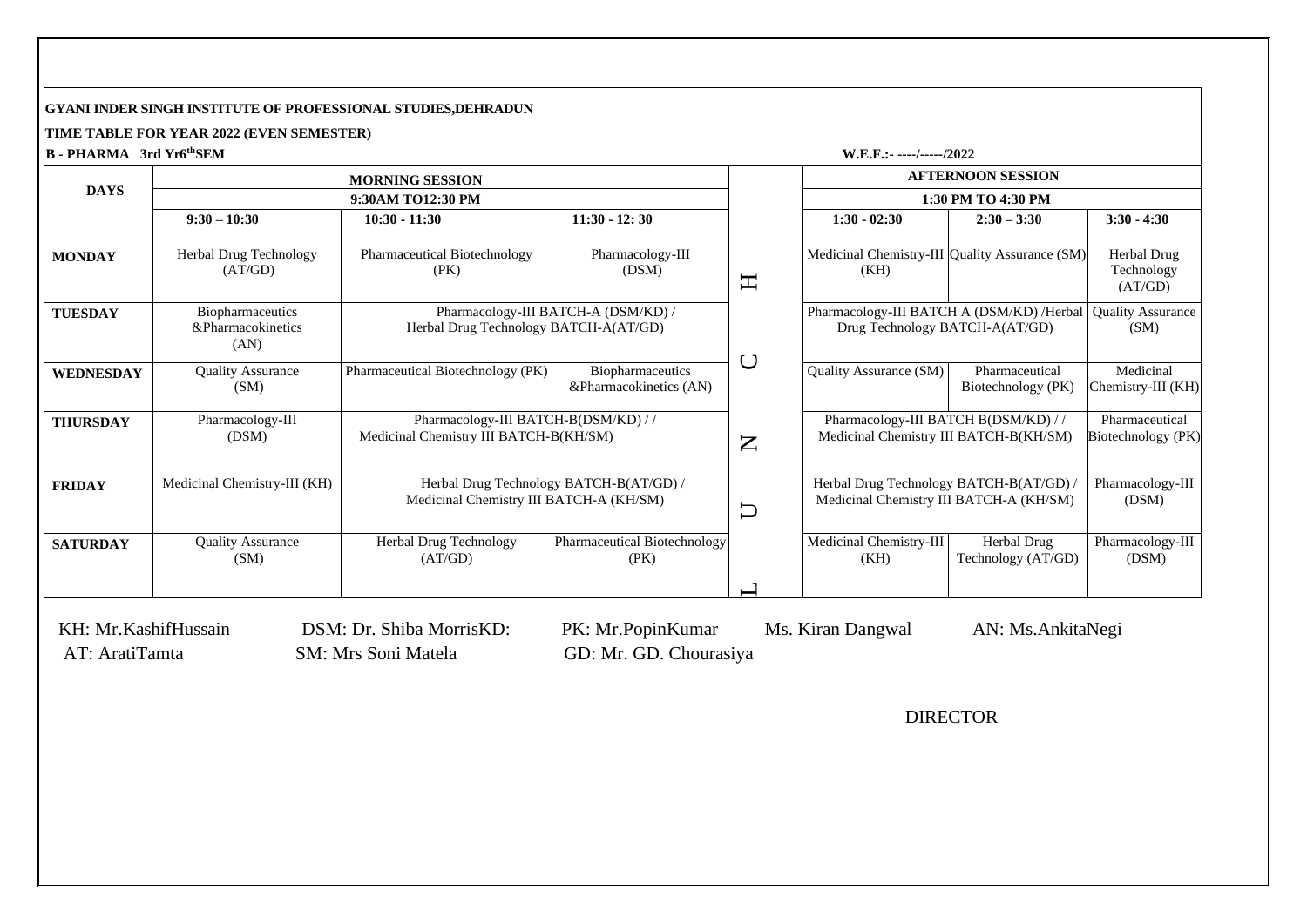#### **GYANI INDER SINGH INSTITUTE OF PROFESSIONAL STUDIES, DEHRADUN**

#### **TIME TABLE FOR YEAR 2022 (EVENSEMESTER)**

**B - PHARMA 4thYr 8**

**thSEM W.E.F.:- ----/-----/2022**

|                  |                                                 | <b>MORNING SESSION</b>                   |                                                             |                          |                                                                     | <b>AFTERNOON SESSION</b>                           |               |
|------------------|-------------------------------------------------|------------------------------------------|-------------------------------------------------------------|--------------------------|---------------------------------------------------------------------|----------------------------------------------------|---------------|
| <b>DAYS</b>      |                                                 | 9:30AM TO12:30 PM                        |                                                             |                          |                                                                     | 1:30 PM TO 4:30 PM                                 |               |
|                  | $9:30 - 10:30$                                  | $11:30 - 11:30$                          | $11:30 - 12:30$                                             |                          | $1:30 - 02:30$                                                      | $2:30 - 3:30$                                      | $3:30 - 4:30$ |
| <b>MONDAY</b>    | Biostatistics & Research<br>Methodology<br>(NT) | Social & Preventive Pharmacy<br>(SFA/NG) | QC / CS<br>(HP/SA)                                          |                          | (AR/SA/HP/NG)                                                       | Projectwork/Seminar/PresentationofElectiveSubjects |               |
| <b>TUESDAY</b>   | PRS / PM<br>(AR/PK)                             | Social & Preventive Pharmacy<br>(SFM/NG) | <b>Biostatistics &amp; Research</b><br>Methodology (NT)     | $\blacksquare$           | (AR/SA/HP/NG)                                                       | Projectwork/Seminar/PresentationofElectiveSubjects |               |
| <b>WEDNESDAY</b> | Biostatistics & Research<br>Methodology (NT)    | Library                                  | PRS / PM<br>(AR/PK)                                         | $\cup$                   | Projectwork/Seminar/PresentationofElectiveSubjects<br>(AR/SA/HP/NG) |                                                    |               |
| <b>THURSDAY</b>  | Social & Preventive Pharmacy<br>(SFA/NG)        | PRS/PM<br>(AR/PK)                        | QC / CS<br>(HP/SA)                                          | $\mathsf{z}$             | (AR/SA/HP/NG)                                                       | Projectwork/Seminar/PresentationofElectiveSubjects |               |
| <b>FRIDAY</b>    | PRS/PM<br>(AR/PK)                               | Social & Preventive Pharmacy<br>(SFA/NG) | QC / CS<br>(HP/SA)                                          | $\Box$                   |                                                                     | Sports/Tutorial (PK)                               |               |
| <b>SATURDAY</b>  | Biostatistics & Research<br>Methodology (NT)    | QC / CS<br>(HP/SA)                       | Social & Preventive<br>Pharmacy (SFA/NG)<br><b>TUTORIAL</b> |                          |                                                                     | Sports/Tutorial (NT)                               |               |
|                  |                                                 |                                          |                                                             | $\overline{\phantom{0}}$ |                                                                     |                                                    |               |

 **PK: Mr.Popinkumar** AR: Mrs.ArchanaRautela SA: Mrs.SunitaArya HP: Ms.HibaParveen. NT: Mrs. NehaTiwari <br>SFA: Ms. Sofiya Ansari NG: Mrs. Nisha Gumber **SFA: Ms. Sofiya Ansari<br>QC: Quality Control PR PRS:**Pharmaceutical Regulatory Science **PM:** Pharmaceutical Marketing **CS:**CosmeticScience DIRECTOR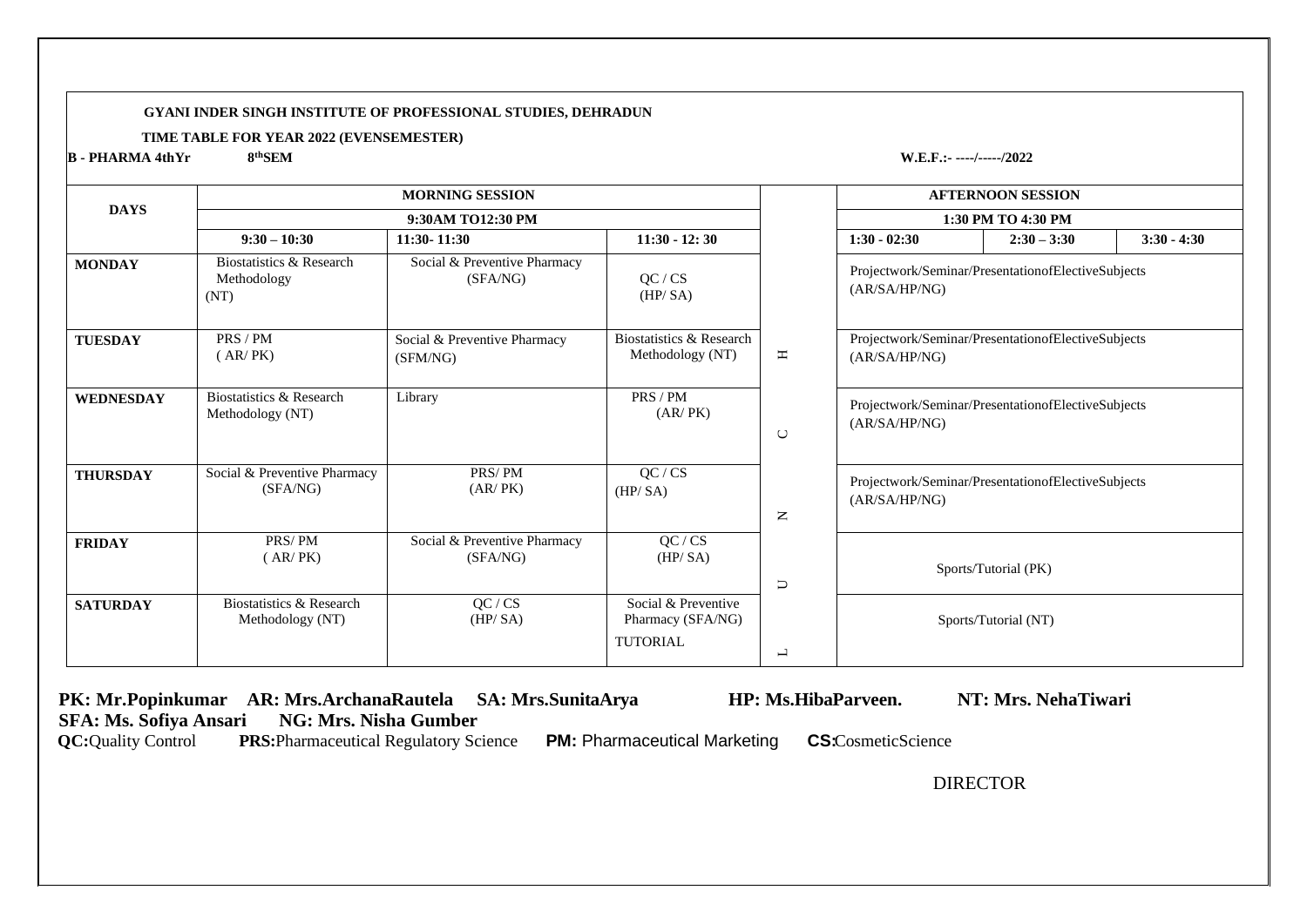# MASTER IN PHARMACY

|                      |                                                                   | GYANI INDER SINGH INSTITUTE OF PROFESSIONAL STUDIES, DEHRADUN | TIME TABLE FOR YEAR 2022(EVEN SEMESTER) |                                        |                                                                              |                                      |                      |  |  |
|----------------------|-------------------------------------------------------------------|---------------------------------------------------------------|-----------------------------------------|----------------------------------------|------------------------------------------------------------------------------|--------------------------------------|----------------------|--|--|
|                      | M-PHARMA(Pharmaceutics)1stYr,2 <sup>nd</sup> Semester             |                                                               |                                         |                                        |                                                                              |                                      | $W.E.F.:\_$<br>/2022 |  |  |
|                      |                                                                   | <b>MORNING SESSION</b>                                        |                                         | <b>AFTERNOON SESSION</b>               |                                                                              |                                      |                      |  |  |
| <b>DAYS</b>          |                                                                   | 9:30 AM TO 12:30 PM                                           |                                         |                                        | 01:30 PM TO 4:30 PM                                                          |                                      |                      |  |  |
|                      | $9:30 - 10:30$                                                    | $10:30 - 11:30$                                               | $11:30 - 12:30$                         | 軍                                      | $1:30 - 02:30$                                                               | $2:30 - 3:30$                        | $3:30 - 4:30$        |  |  |
| <b>MONDAY</b>        | <b>Advanced Biopharmaceutics</b><br>Pharmacokinetics<br>&<br>(PK) | Seminar/Assignment<br>(NG)                                    | Cosmetic<br>&Cosmeceuticals<br>(NT/YT)  |                                        | Computer Aided<br>Drug Delivery<br>--------Computer Lab(PK) --------<br>(NT) |                                      |                      |  |  |
| <b>TUESDAY</b>       | Computer Aided Drug<br>Delivery (NT)                              | Library                                                       | ご                                       | Cosmetic<br>&Cosmeceuticals<br>(NT/YT) | Advanced<br>Biopharmaceutics &<br>Pharmacokinetics<br>(PK)                   | Computer Aided Drug<br>Delivery (NT) |                      |  |  |
| <b>WEDNESDA</b><br>Y | <b>Advanced Biopharmaceutics</b><br>Pharmacokinetics<br>&<br>(PK) | Seminar/Assignment(NG)                                        |                                         |                                        | Seminar/Assignment<br>(NG)                                                   | ---------Computer Lab(PK) --------   |                      |  |  |
| <b>THURSDAY</b>      | Cosmetic & Cosmeceuticals<br>(NT/YT)                              | Molecular Pharmaceutics (AR)                                  | Computer Aided Drug<br>Delivery (NT)    | $\Box$                                 |                                                                              | Library/ Seminar                     |                      |  |  |
| <b>FRIDAY</b>        | Pharmaceutics Practical lab (CG/AR)                               |                                                               | $\Box$                                  | Pharmaceutics Practical lab (CG/AR)    | Computer Aided Drug<br>Delivery (NT)                                         |                                      |                      |  |  |
| <b>SATURDAY</b>      |                                                                   | Pharmaceutics Practical lab (CG/AR)                           | Pharmaceutics Practical lab (CG/AR)     | Molecular<br>Pharmaceutics (AR)        |                                                                              |                                      |                      |  |  |

AR: Mrs.ArchanaRautela NT: Mrs.NehaTiwari PK: Mr. Popin Kumar AT: Ms. AratiTamta CG: Mrs. Chandani Grover NG: Mrs. Nisha Gumber YT: Dr. Yogita Tyagi

DIRECTOR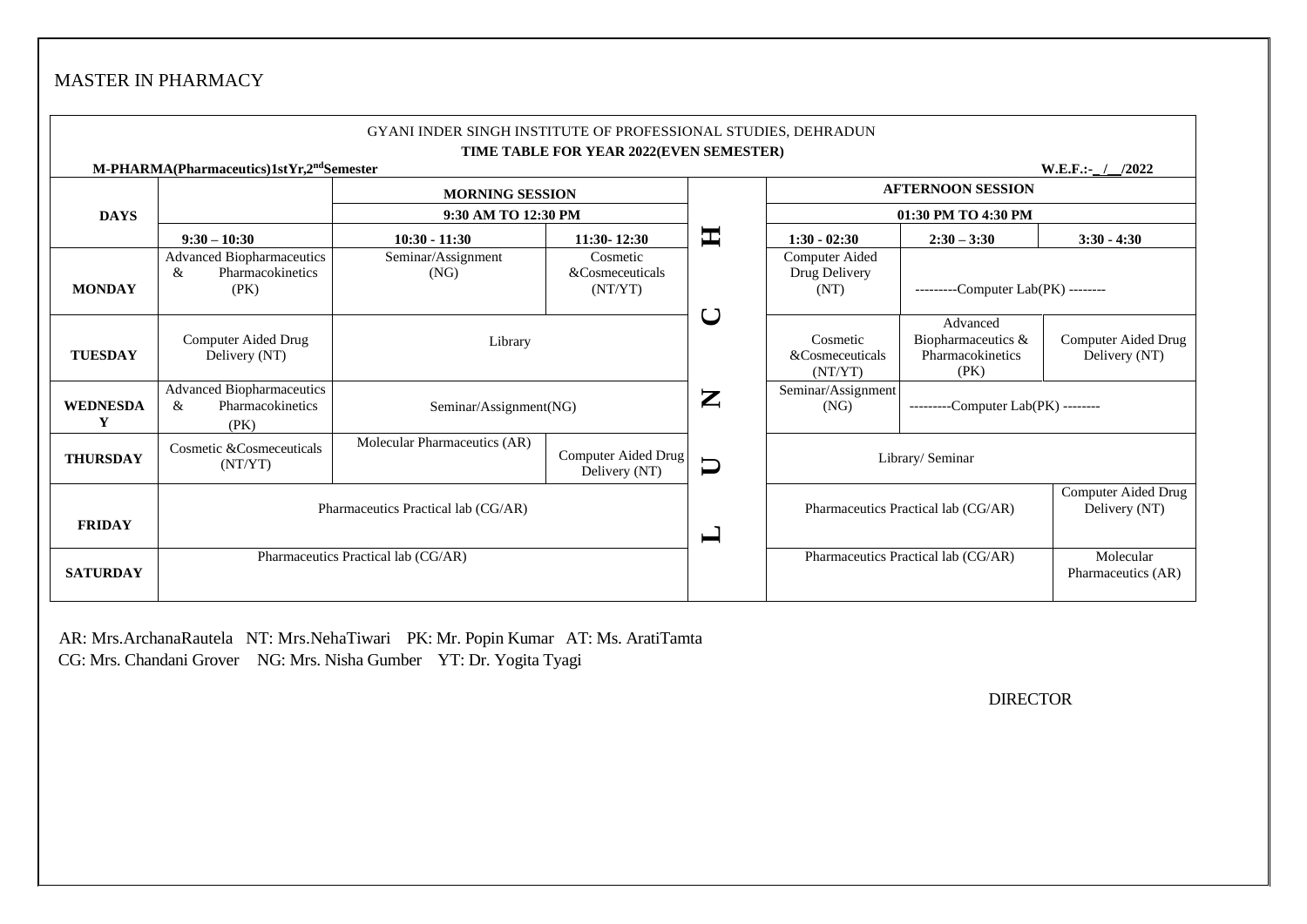| Quality | Assurance |
|---------|-----------|
|---------|-----------|

#### **GYANI INDER SINGH INSTITUTE OF PROFESSIONAL STUDIES,DEHRADUN TIME TABLE FOR YEAR 2022(EVEN SEMESTER)**

**M- PHARMA (QA) 1st Yr2**

**w.E.F.:**- $\frac{1}{20222}$ 

|                 |                                                | <b>MORNING SESSION</b>                           |                                                  |                          |                                                                                                                                                                                                                                                                                                                                                                                                               |                         |                                      |  |  |
|-----------------|------------------------------------------------|--------------------------------------------------|--------------------------------------------------|--------------------------|---------------------------------------------------------------------------------------------------------------------------------------------------------------------------------------------------------------------------------------------------------------------------------------------------------------------------------------------------------------------------------------------------------------|-------------------------|--------------------------------------|--|--|
| <b>DAYS</b>     |                                                | 9:30 AM TO 12:30 PM                              |                                                  |                          |                                                                                                                                                                                                                                                                                                                                                                                                               |                         |                                      |  |  |
|                 | $9:30 - 10:30$                                 | $10:30 - 11:30$                                  | $11:30 - 12:30$                                  |                          | <b>AFTERNOON SESSION</b><br>1:30 PM TO 4:30 PM<br>$01:30 - 02:30$<br>$2:30 - 3:30$<br>Pharmaceutical<br>Manufacturing<br>Technology<br>(DSM)<br>Library<br>Pharmaceutical Quality Assurance II lab<br>(KH/YT)<br>Pharmaceutical Quality Assurance II lab (KH)<br>---------Computer Lab(PK) --------<br>Audits &<br>Pharmaceutical<br>Regulatory<br>Manufacturing<br>Compliance<br>Technology<br>(AT)<br>(DSM) | $3:30 - 4:30$           |                                      |  |  |
| <b>MONDAY</b>   | Hazards & Safety<br>Management (SM/<br>PKA)    | Pharmaceutical Manufacturing<br>Technology (DSM) | Audits &<br><b>Regulatory Compliance</b><br>(AT) | $\mathbf{\Xi}$           |                                                                                                                                                                                                                                                                                                                                                                                                               | Seminar/Assignment (AT) |                                      |  |  |
| <b>TUESDAY</b>  | Audits &<br>Regulatory<br>Compliance<br>(AT)   | Seminar/Assignment<br>(AT/GD)                    | Hazards & Safety<br>Management (SM)              | $\cup$                   |                                                                                                                                                                                                                                                                                                                                                                                                               | Computer Lab (PK)       |                                      |  |  |
| WEDNESDAY       |                                                | Pharmaceutical Quality Assurance II lab (KH/YT)  |                                                  | $\mathsf{z}$             |                                                                                                                                                                                                                                                                                                                                                                                                               |                         | Pharmaceutical<br>Validation<br>(KH) |  |  |
| <b>THURSDAY</b> |                                                | Pharmaceutical Quality Assurance II lab (KH/YT)  | $\Box$                                           |                          | Pharmaceutical<br>Manufacturing<br>Technology<br>(DSM)                                                                                                                                                                                                                                                                                                                                                        |                         |                                      |  |  |
| <b>FRIDAY</b>   | Hazards & Safety<br>Management<br>(SM/PKA)     | Hazards & Safety<br>Management (SM/PKA)          | Library                                          | $\overline{\phantom{0}}$ |                                                                                                                                                                                                                                                                                                                                                                                                               |                         |                                      |  |  |
| <b>SATURDAY</b> | Audits $&$<br>Regulatory<br>Compliance<br>(AT) |                                                  | Seminar/Library<br>(GD)                          |                          |                                                                                                                                                                                                                                                                                                                                                                                                               |                         | Pharmaceutical<br>Validation<br>(KH) |  |  |

 KH:- Kashif Hussain DSM:- Dr. Shiba Morris PK:- Popin Kumar SM:- Soni Matela AT:- AratiTamta. GD: Mr. GD. Chourasiya YT:- Dr. Yogita Tyagi PKA: Dr. Praveen Kumar Ashok

DIRECTOR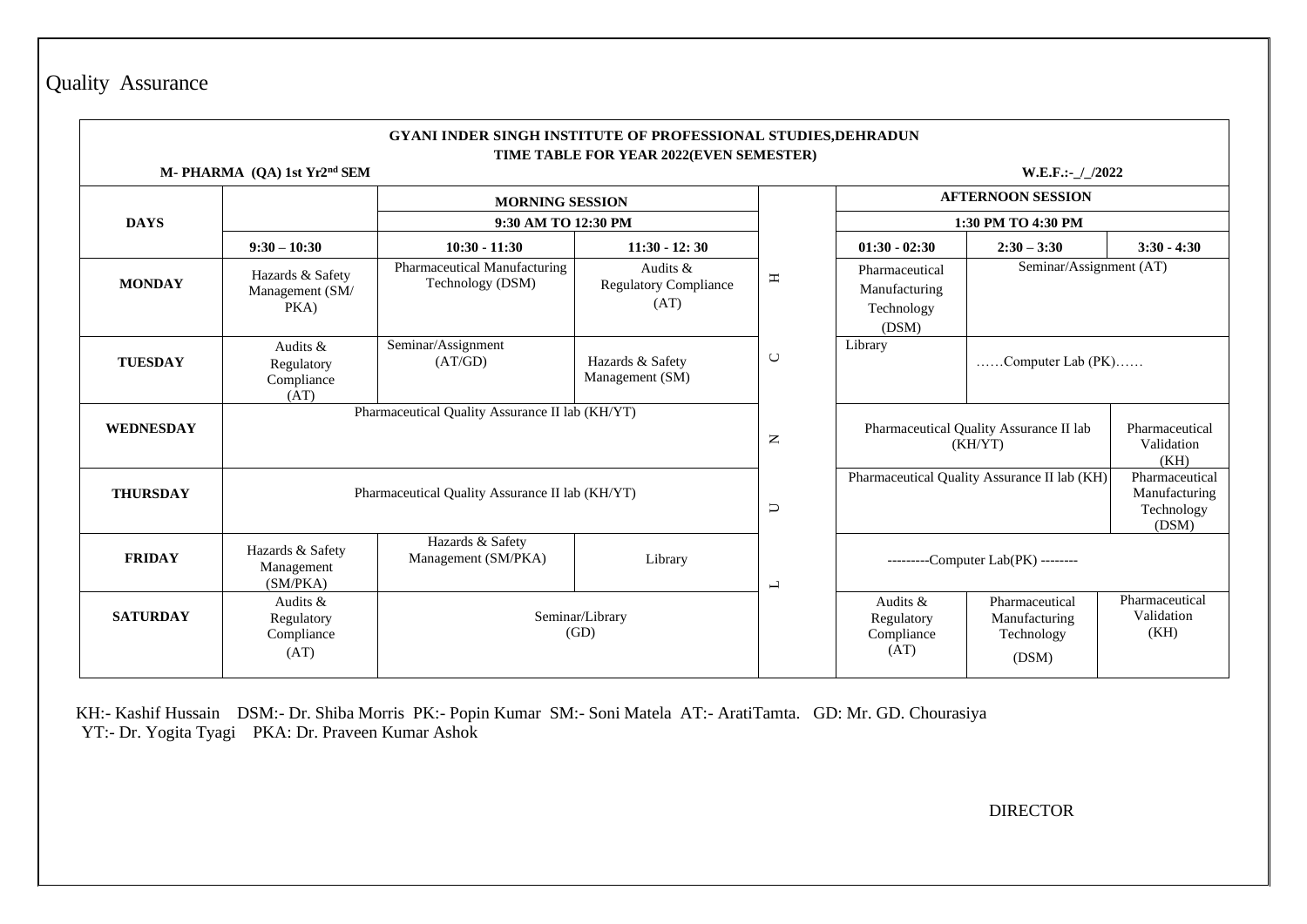### APPENDIX III FACULTY WORKLOAD

| S.NO | Name of faculty      | D. PHARM Subject         | <b>Hrs</b> | <b>B.PHARM Subject</b>                                                                                   | <b>Hrs</b>           | <b>M.PHARM Subject</b>                                                             | <b>Hrs</b>     | <b>Total</b>     |
|------|----------------------|--------------------------|------------|----------------------------------------------------------------------------------------------------------|----------------------|------------------------------------------------------------------------------------|----------------|------------------|
| 1.   | Mr. Kashif Hussain   |                          |            | Medicinal Chemistry<br>$(BP 601)$ (Theory + Practical)                                                   | 10                   | Pharmaceutical Validation (<br>MQA 203)<br>$(T+P)$                                 | 10             | <b>Hrs</b><br>20 |
| 2.   | Dr. Shiba Morris     |                          |            | Pharmacology I (BP 404)<br>Pharmacology III (BP 602)<br>(Theory + Practical)                             | $\overline{4}$<br>10 | Pharmaceutical<br>Manufacturing Tech.<br>(MQA 204)                                 | $\overline{4}$ | 24               |
| 3.   | Mrs. Archana Rautela |                          |            | <b>Pharmaceutical Regulatory</b><br>science<br>(BP 804 ET)<br>$(Theory + PROJECT)$                       | 16                   | <b>Molecular Pharmaceutics</b><br>(MPH 201)+ (MPH 205 P<br>$( Theory + Practical)$ | 10             | 26               |
| 4.   | Mr. Popin Kumar      | $\overline{a}$           | $\sim$     | P' ceutical Biotech<br>(BP 605)<br>P' ceutical Marketing<br>$(BP 803 ET)$ (Theory)                       | $5\overline{)}$<br>5 | Adv. Biopharmaceutics<br>$(MPH 202) + Computer Lab$                                | 05<br>04       | 19               |
| 5.   | Ms. Chandani Grover  | $\overline{\phantom{a}}$ |            | Physical PharmacyII<br>(Practical)                                                                       | 6                    | Pharmaceutics (Practical)                                                          | 6              | 12               |
| 6.   | Mrs. Nisha Gumbar    | $\overline{a}$           | $\sim$     | Social & Preventive Pharmacy<br>(Theory)<br>Project                                                      | $\overline{4}$<br>6  | $\overline{a}$                                                                     |                | 10               |
| 7.   | Mrs. SoniMatela      | $\overline{a}$           |            | P' ceutical Organic Chemistry<br>(BP202)<br>$(Theory + practical)$<br>Quality Assurance(BP 606           | 10<br>4              | Hazard and Safety<br>Management (MQA 201                                           | $\overline{4}$ | 18               |
| 8.   | Mrs. Sunita Arya     | $\sim$                   |            | Pharmacognosy (BP 405<br>(Theory + practical)<br><b>Cosmetic Science</b><br>$(BP 809ET) + Project$       | 10<br>16             | $\overline{a}$                                                                     |                | 26               |
| 9.   | Mrs. Neha Tiwari     | ÷                        | $\sim$     | Biostatistics and research<br>Methodology(BP 801)                                                        | 5                    | CADD(MPH 203 T)<br>Cosmetic & cosmeceutical<br>(MPH 204 T)                         | 5<br>5         | 15               |
| 10.  | Ms. Ankita Negi      |                          |            | Biopharmaceutics &<br>Pharmacokinetics<br><b>Physical Pharmaceutics</b><br>(BP 403) (Theory + Practical) | 5<br>10              |                                                                                    |                | 15               |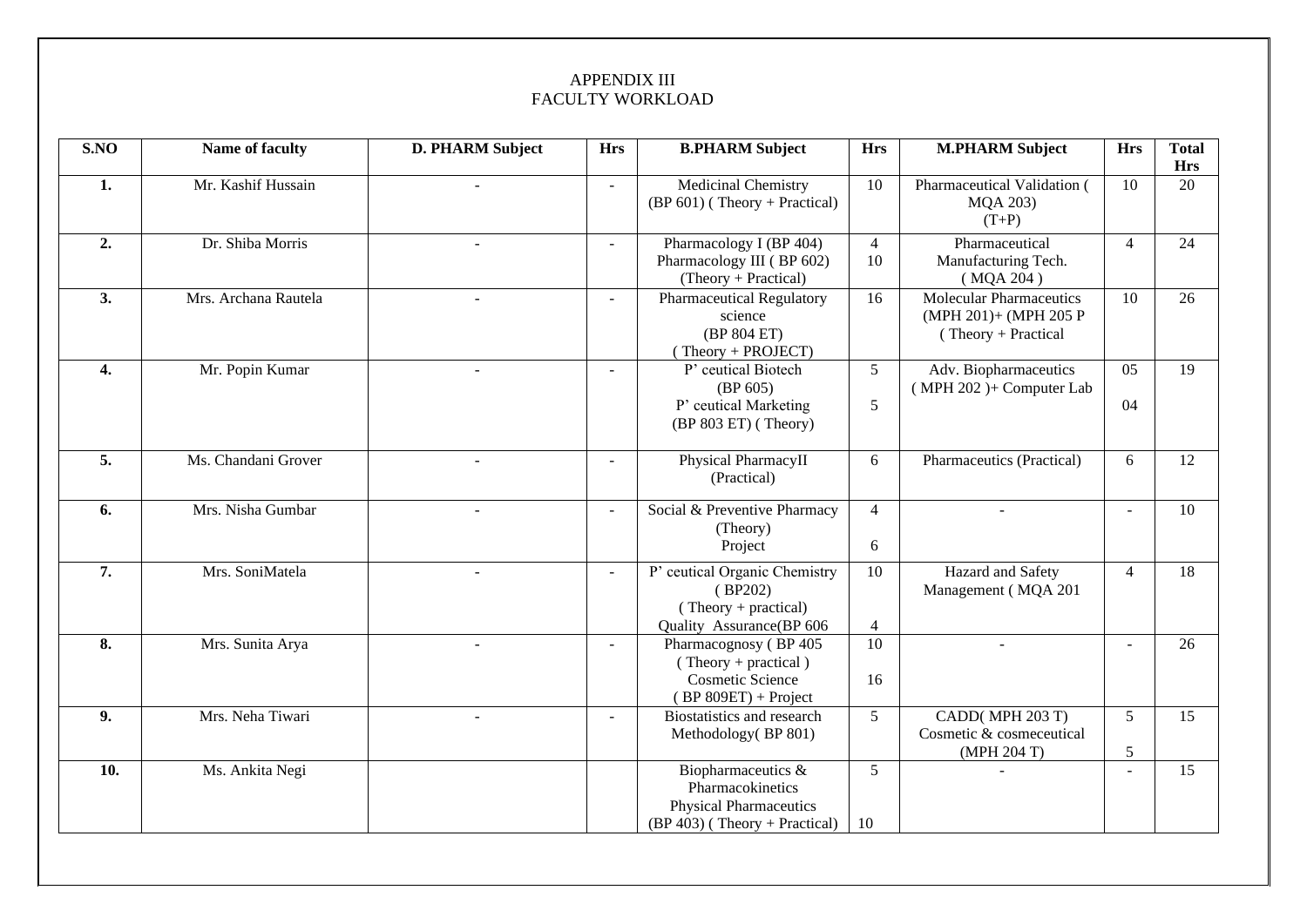| 11.               | Ms. Gulbahar       |              |              | <b>Medicinal Chemistry</b><br>$(BP 402)$ (Theory + Practical)<br>Environmental science<br>(BP 206)                                                    | 10<br>5                                |                                                                                                          |                      | 15                  |
|-------------------|--------------------|--------------|--------------|-------------------------------------------------------------------------------------------------------------------------------------------------------|----------------------------------------|----------------------------------------------------------------------------------------------------------|----------------------|---------------------|
| $\overline{12}$ . | Dr. Yogita Tyagi   |              |              |                                                                                                                                                       |                                        | <b>Pharmaceutical Quality</b><br>Assurance II<br>(MQA Practical)<br>Cosmetic &Cosmeceuticals<br>(Theory) |                      | 6<br>$\overline{4}$ |
| 13.               | Ms. Gulfsha        |              |              | P' ceutical Organic Chemistry<br>(BP401)                                                                                                              | 10                                     | $\overline{a}$                                                                                           | $\sim$               | 20                  |
| 14.               | Ms. AratiTamta     | $\sim$       | $\sim$       | Herbal Drug Technology<br>$(BP 603)$ (Theory + Practical)                                                                                             | 10                                     | Audits and regulatory<br>compliance (MAQ 203<br>Seminar/Assignment                                       | $\overline{4}$<br>12 | 26                  |
| $\overline{15}$ . | Ms. Sofiya Parveen |              | $\mathbf{r}$ | Pathophysiology (BP 204)<br>Social and Preventive<br>Pharmacy(BP 802)<br>P' ceutical Marketing<br>(BP 803 ET) Project<br>P'ceutical marketing project | $\overline{4}$<br>$\overline{4}$<br>12 |                                                                                                          | $\overline{a}$       | 20                  |
| 16.               | Ms. Hiba Parveen   | $\sim$       | $\mathbf{r}$ | HAP II( $BP 201$ )<br>$(Theory + practical)$<br>Pharmacovigilance<br>(BP 805 ET)<br>$(Theory + project)$                                              | 10<br>16                               | $\overline{a}$                                                                                           | $\sim$               | 26                  |
| 17.               | Ms. Kiran          |              |              | Biochemistry (BP 203)<br>(Theory+ Practical)<br>Pharmacology I practical(BP<br>408 P)                                                                 | 6<br>8                                 | ٠                                                                                                        |                      | 16                  |
| 18.               | Mr. Rahul Singh    | $\mathbf{r}$ | $\sim$       | Computer Application in<br>Pharmacy (BP 205)<br>(Theory + Practical)                                                                                  | 10                                     | $\overline{a}$                                                                                           | $\sim$               | 10                  |
| 19.               | MR. GD. Chourasiya |              |              | Herbal Drug Technology<br>$(Theory + Practical)$                                                                                                      | 10                                     | $\overline{a}$                                                                                           |                      | 10                  |